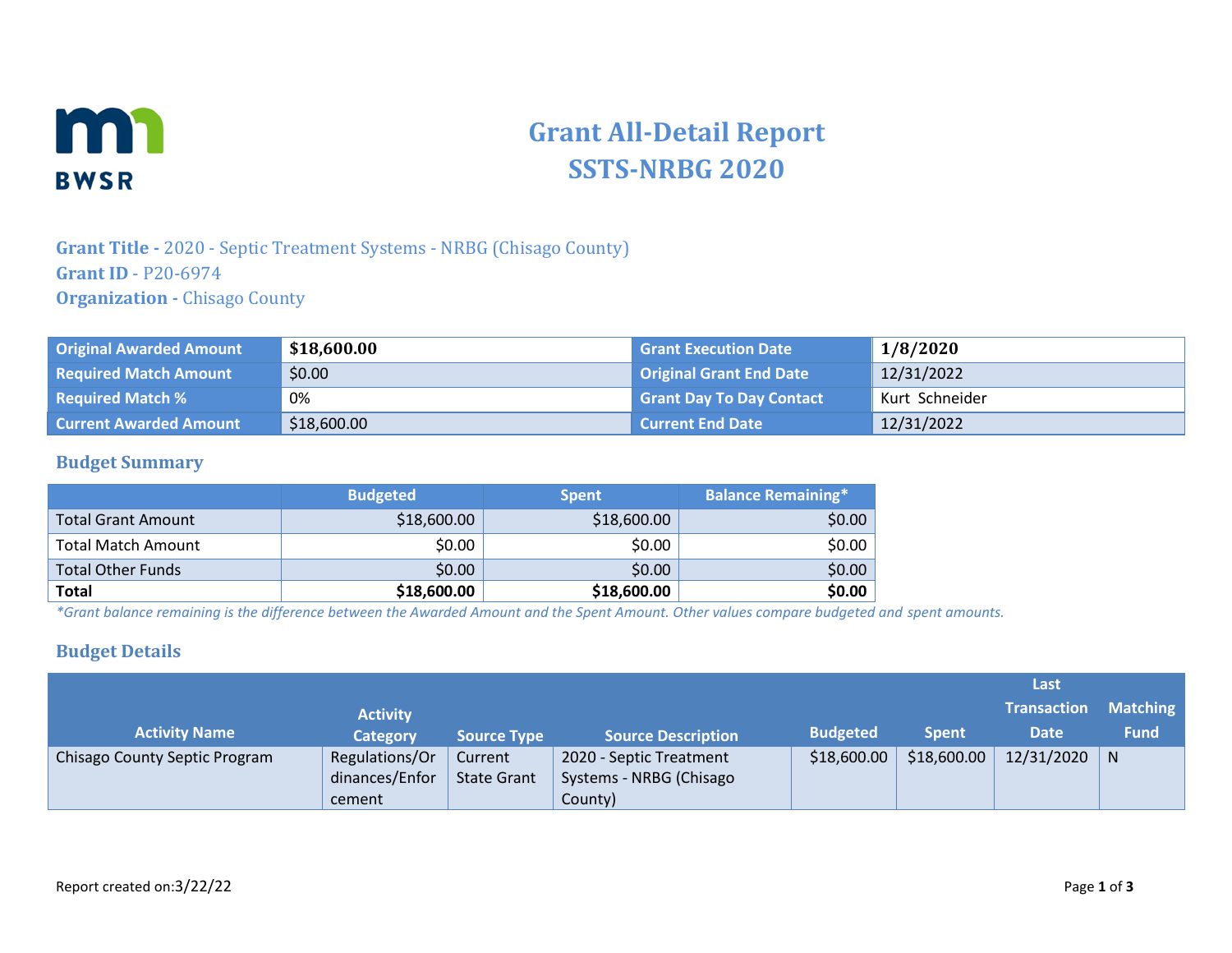#### **Activity Details Summary**

| <b>Activity Details</b> | <b>Total Action Count Fotal Activity Mapped</b> | <b>Proposed Size / Unit</b> | <b>Actual Size / Unit</b> |
|-------------------------|-------------------------------------------------|-----------------------------|---------------------------|
|                         |                                                 |                             |                           |

# **Proposed Activity Indicators**

| <b>Activity Name</b> | <b>Indicator Name</b> | <b>Value &amp; Units</b> | <b>Waterbody</b> | <b>Calculation Tool</b> | Comments |
|----------------------|-----------------------|--------------------------|------------------|-------------------------|----------|
|                      |                       |                          |                  |                         |          |

#### **Final Indicators Summary**

| <b>Indicator Name</b> | <b>Total Value</b> | Unit |  |
|-----------------------|--------------------|------|--|
|-----------------------|--------------------|------|--|

### **Grant Activity**

| <b>Grant Activity - Chisago County Septic Program</b> |                                                                                                                                                                                                                                                                                                                            |  |  |  |  |
|-------------------------------------------------------|----------------------------------------------------------------------------------------------------------------------------------------------------------------------------------------------------------------------------------------------------------------------------------------------------------------------------|--|--|--|--|
| <b>Description</b>                                    | Implement county grants & septic programs                                                                                                                                                                                                                                                                                  |  |  |  |  |
| <b>Category</b>                                       | REGULATIONS/ORDINANCES/ENFORCEMENT                                                                                                                                                                                                                                                                                         |  |  |  |  |
| <b>Start Date</b>                                     | <b>End Date</b><br>31-Dec-20<br>$1$ -Jan- $20$                                                                                                                                                                                                                                                                             |  |  |  |  |
| <b>Has Rates and Hours?</b>                           | No                                                                                                                                                                                                                                                                                                                         |  |  |  |  |
| <b>Actual Results</b>                                 | Implement county Grant & Loan Program along with the septic programs. 301 compliance inspectins, 69 new installations, 77<br>replacement installations and 16 approved system that were not installed. Year end reporting, addtional 1 year of indexing<br>and scanning to create a electronic file of old septic records. |  |  |  |  |

## **Grant Attachments**

| <b>Document Name</b>                             | <b>Document Type</b>      | <b>Description</b>                                       |
|--------------------------------------------------|---------------------------|----------------------------------------------------------|
| 2020/2021 Natural Resources Block Grant          | <b>Grant Agreement</b>    | 2020/2021 Natural Resources Block Grant - Chisago County |
| 2020/2021 Natural Resources Block Grant EXECUTED | <b>Grant Agreement</b>    | 2020/2021 Natural Resources Block Grant - Chisago County |
| <b>All Details Report</b>                        | <b>Workflow Generated</b> | Workflow Generated - All Details Report - 01/28/2021     |
| <b>All Details Report</b>                        | <b>Workflow Generated</b> | Workflow Generated - All Details Report - 05/05/2021     |
| <b>All Details Report</b>                        | <b>Workflow Generated</b> | Workflow Generated - All Details Report - 04/12/2021     |

Report created on:3/22/22 Page 2 of 3